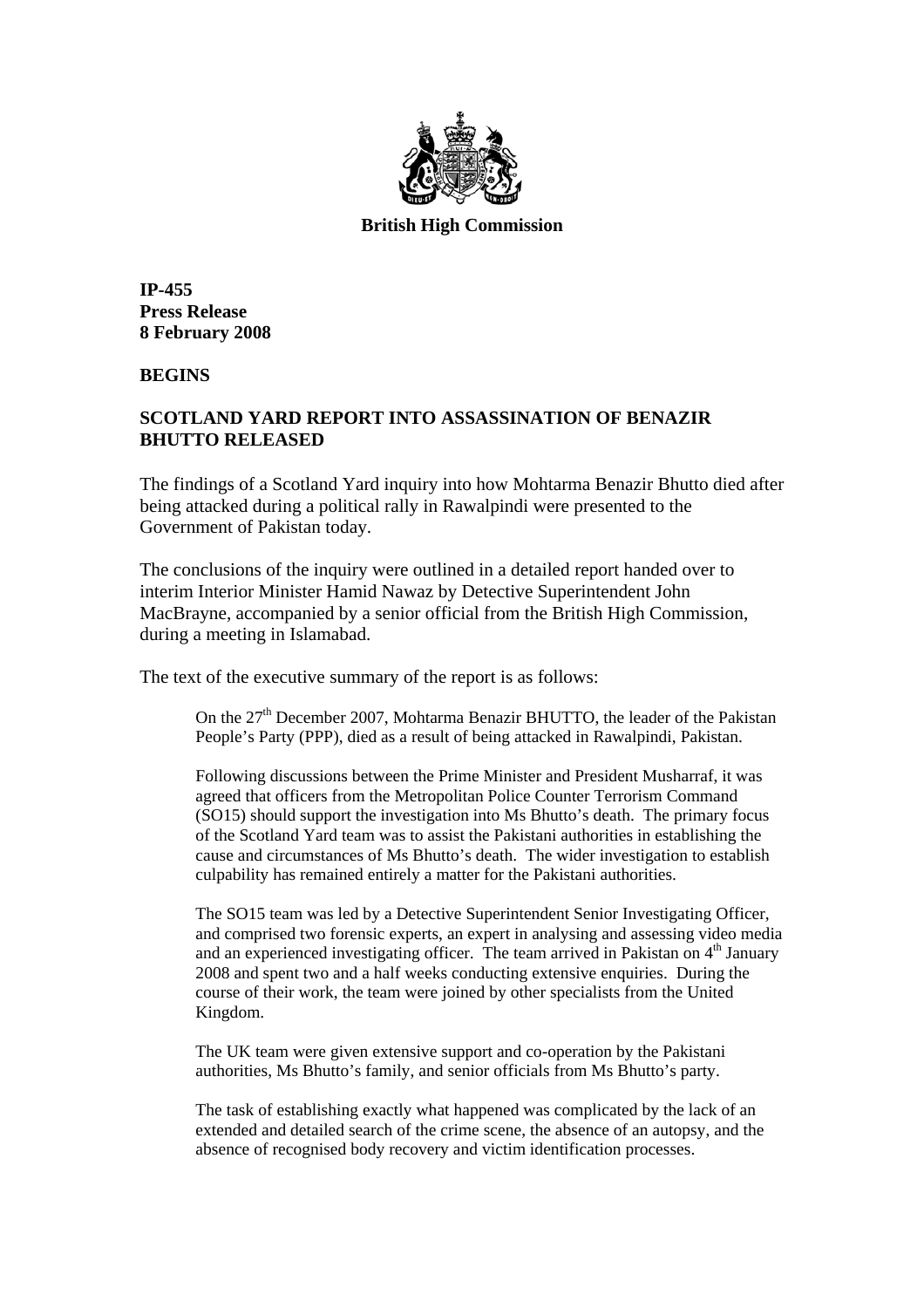Nevertheless, the evidence that is available is sufficient for reliable conclusions to be drawn.

Within the overall objective, a particular focus has been placed on establishing the actual cause of death, and whether there were one or more attackers in the immediate vicinity of Ms Bhutto.

#### The cause of death

Considerable reliance has been placed upon the X-rays taken at Rawalpindi General Hospital following Ms Bhutto's death. Given their importance, the x-rays have been independently verified as being of Ms Bhutto by comparison with her dental x-rays. Additionally, a valuable insight was gained from the accounts given by the medical staff involved in her treatment, and from those members of Ms Bhutto's family who washed her body before burial.

Ms Bhutto's only apparent injury was a major trauma to the right side of the head. The UK experts all exclude this injury being an entry or exit wound as a result of gunshot. The only X-ray records, taken after her death, were of Ms Bhutto's head. However, the possibility of a bullet wound to her mid or lower trunk can reasonably be excluded. This is based upon the protection afforded by the armoured vehicle in which she was travelling at the time of the attack, and the accounts of her family and hospital staff who examined her.

The limited X-ray material, the absence of a full post mortem examination and CT scan, have meant that the UK Home Office pathologist, Dr Nathaniel Cary, who has been consulted in this case, is unable categorically to exclude the possibility of there being a gunshot wound to the upper trunk or neck. However when his findings are put alongside the accounts of those who had close contact with Ms Bhutto's body, the available evidence suggests that there was no gunshot injury. Importantly, Dr Cary excludes the possibility of a bullet to the neck or upper trunk as being a relevant factor in the actual cause of death, when set against the nature and extent of her head injury.

In his report Dr Cary states:

- "the only tenable cause for the rapidly fatal head injury in this case is that it *occurred as the result of impact due to the effects of the bomb-blast."*
- *"in my opinion Mohtarma Benazir Bhutto died as a result of a severe head injury sustained as a consequence of the bomb-blast and due to head impact somewhere in the escape hatch of the vehicle."*

Given the severity of the injury to Ms Bhutto's head, the prospect that she inadvertently hit her head whilst ducking down into the vehicle can be excluded as a reasonable possibility.

High explosives of the type typically used in this sort of device, detonate at a velocity between 6000 and 9000 metres per second. This means that when considering the explosive quantities and distances involved, such an explosion would generate significantly more force than would be necessary to provoke the consequences as occurred in this case.

It is also important to comment upon the construction of the vehicle. It was fitted with B6 grade armour and designed to withstand gunfire and bomb-blast. It is an